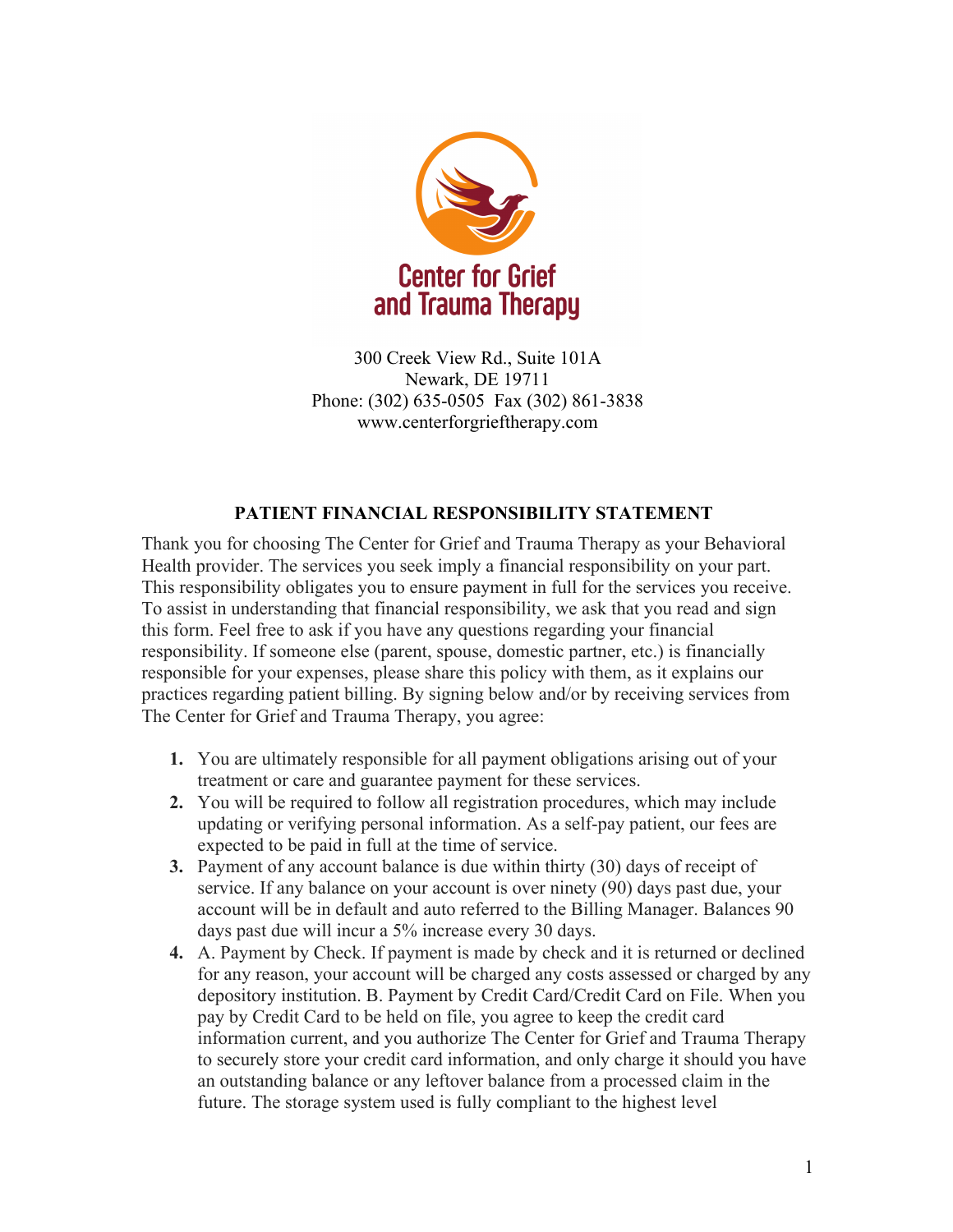of credit card storage security regulations. Once stored, only the last 4 digits of your credit card are viewable by The Center for Grief and Trauma Therapy. You understand that you are responsible for all charges for services that you receive from The Center for Grief and Trauma Therapy, and if the patient responsibility portion of your charges is not paid in full within thirty (30) days following receipt of notice of these charges, and if you have a credit card authorization form on file, The Center for Grief and Trauma Therapy will bill your stored credit card for the outstanding balance due to prevent interest charges. If you have in writing that you do not want your stored credit card used then you will be provided with a statement and asked for payment. Continued treatment will be contingent on balances being paid in full after 30 days unless there is an individual written agreement that outlines other terms.

Please note: We only accept cash, debit/credit cards or certified checks for assessment services, unless other arrangements have been made. There is a 5% processing fee for credit/debit card payments for testing and assessment services.

- **5.** Managed Care (HMO, PPO, etc.). The Center for Grief and Trauma Therapy *does not accept health insurance*. However, some insurance policies allow for out-ofnetwork benefits. It is *your* responsibility to check your benefits with your insurance company. Insurance policies are an agreement between the patient and the insurance company, not The Center for Grief and Trauma Therapy. **Should you wish to use your out-of-network benefits, your payment for your services is still due at the time of service at the full rate of the service. The Center for Grief and Trauma Therapy will then provide you with documentation (also known as a Superbill) for you to submit to your insurance company to either be applied to your deductible or for you to be reimbursed and/orper the guidelines of your policy. How your policy works in regard to out-of-network benefits cannot be guaranteed by The Center for Grief and Trauma Therapy and The Center for Grief and Trauma Therapy will not be involved with verifying or submitting any claims on your behalf.**
- **6.** Additional Charges. Patients may incur and are responsible for the payment of additional uncovered charges at the discretion of The Center for Grief and Trauma Therapy including but not limited to: (i) charges for returned checks; (ii) charges for a missed appointment without 24 hours advance notice; (iii) charges for extensive phone consultations and/or after-hours phone calls requiring treatment; (iv) charges for copying and distribution of patient medical records; or (v) charges for extensive forms preparation or completion. A list of potential uncovered charges is available.

15. Minor Patients. The parent/guardian of a minor is responsible for payment of the minor's account balance.